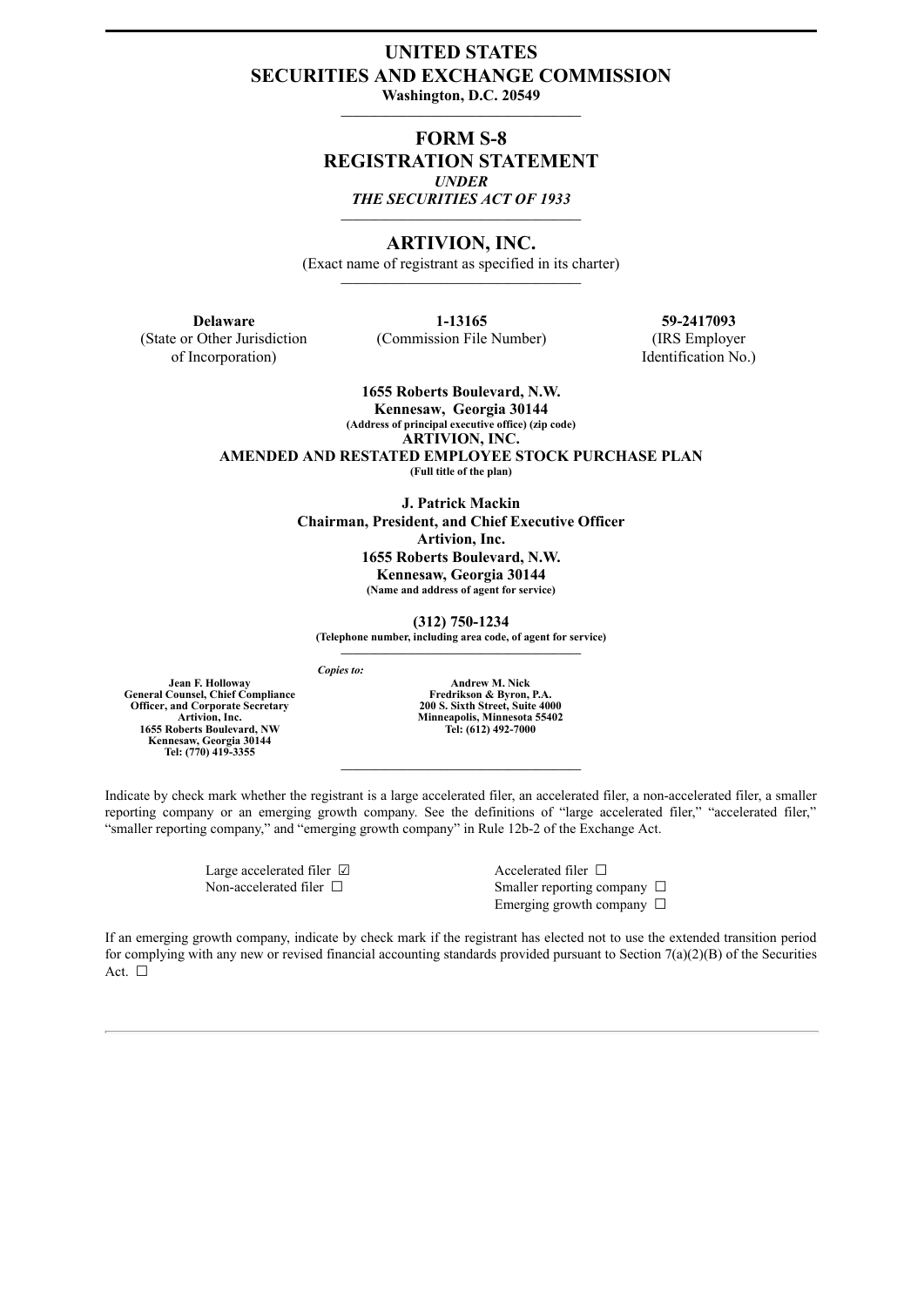# **CALCULATION OF REGISTRATION FEE**

| Title of Each Class of<br><b>Securities to be Registered</b> | Amount to be<br>- 140<br>Registered (1) | ' Maximum Offering i<br>Proposed<br><b>Price</b> I<br>Per Share (2) | Proposed Maximum Aggregate<br>Offering<br>Price | Amount of<br><b>Registration Fee</b> |
|--------------------------------------------------------------|-----------------------------------------|---------------------------------------------------------------------|-------------------------------------------------|--------------------------------------|
| ∪ommon Stock. ∵<br>per<br>' share<br>par<br>value            | .000.000                                | 910.7                                                               | .00000<br>Q <sub>1</sub>                        | \$1,567.56                           |

(1) This Registration Statement registers 1,000,000 shares of common stock, par value \$0.01 per share (the "Common Stock"), of Artivion, Inc. (the "Company") that are reserved for issuance pursuant to the Artivion, Inc. Amended and Restated Employee Stock Purchase Plan (the "Plan").

Pursuant to Rule 416(a) of the Securities Act of 1933, as amended (the "Securities Act"), this Registration Statement also covers any additional shares of the Company's Common Stock that may become issuable under the Plan by reason of any substitutions or adjustments to shares to account for any change in corporate capitalization, such as a merger, consolidation, reorganization, recapitalization, separation, partial or complete liquidation, stock dividend, stock split, reverse stock split, split up, spin-off, or other distribution of stock or property of the Company, combination, or exchange of shares of Common Stock, dividend in kind, or other like change in capital structure.

(2) Pursuant to Rules 457(c) and 457(h) of the Securities Act, the Proposed Maximum Offering Price is estimated solely for the purpose of calculating the registration fee and is based on the average of the high and low market prices for the Common Stock reported on the New York Stock Exchange on May 16, 2022 (\$16.91).

-2-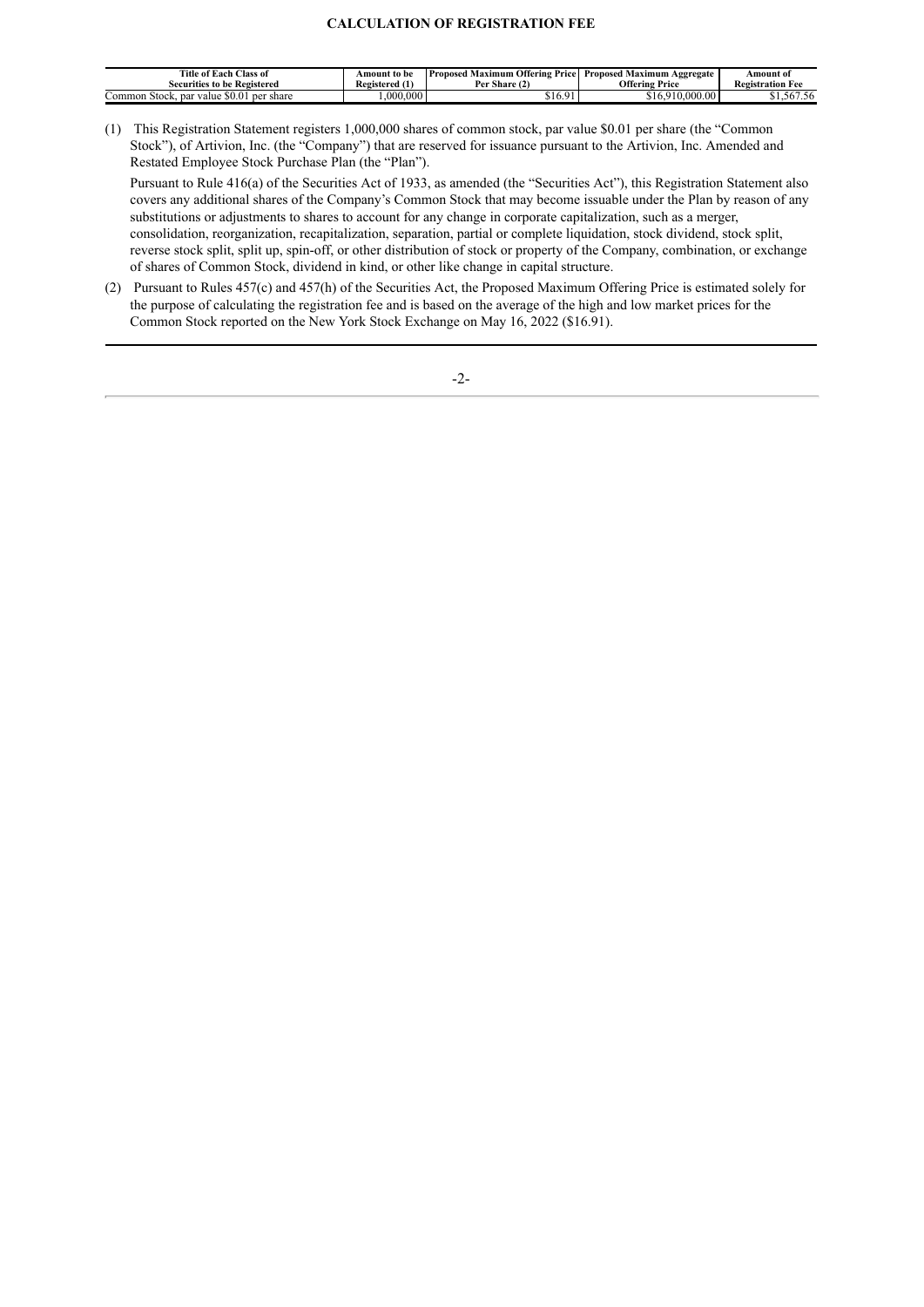#### **EXPLANATORY NOTE**

The Company previously registered an aggregate of 1,900,000 shares of its Common Stock for issuance under the Plan by a registration statement on Form S-8 (File No. 333-167065) filed with the Securities and Exchange Commission (the "SEC") on May 25, 2010 (the "Prior Registration Statement"). On March 29, 2022, the Company's Board of Directors increased the authorized number of shares under the Plan from 1,900,000 to 2,900,000, which the Company's stockholders approved on May 18, 2022. This Registration Statement is being filed pursuant to General Instruction E to Form S-8 to register such additional 1,000,000 shares of Common Stock which may be issued under the Plan.

The contents of the Prior Registration Statement are incorporated by reference into this Registration Statement in accordance with General Instruction E to Form S-8 to the extent not modified or superseded by the information included herein or by any subsequently filed document that is incorporated by reference in this Registration Statement or the Prior Registration Statement.

# **PART II**

# **INFORMATION REQUIRED IN THE REGISTRATION STATEMENT**

| Item 8      | <b>Exhibits.</b>                                                                                                                                                                                  |
|-------------|---------------------------------------------------------------------------------------------------------------------------------------------------------------------------------------------------|
| Exhibit     |                                                                                                                                                                                                   |
| Number      | Description                                                                                                                                                                                       |
| <u>5.1</u>  | Opinion of Fredrikson & Byron, P.A., filed herewith                                                                                                                                               |
| <u>23.1</u> | Consent of Fredrikson & Byron, P.A. (included in Exhibit $5.1$ )                                                                                                                                  |
| 23.2        | Consent of Ernst and Young LLP, filed herewith                                                                                                                                                    |
| 24.1        | Power of Attorney (included in the signature pages hereto)                                                                                                                                        |
| 99.1        | Artivion, Inc. Amended and Restated Employee Stock Purchase Plan (incorporated by reference to<br>Exhibit 10.1 to the Company's Current Report on Form 8-K filed with the Securities and Exchange |
|             | Commission on May 20, 2022)                                                                                                                                                                       |
| 107         | Filing Fee Table                                                                                                                                                                                  |

-3-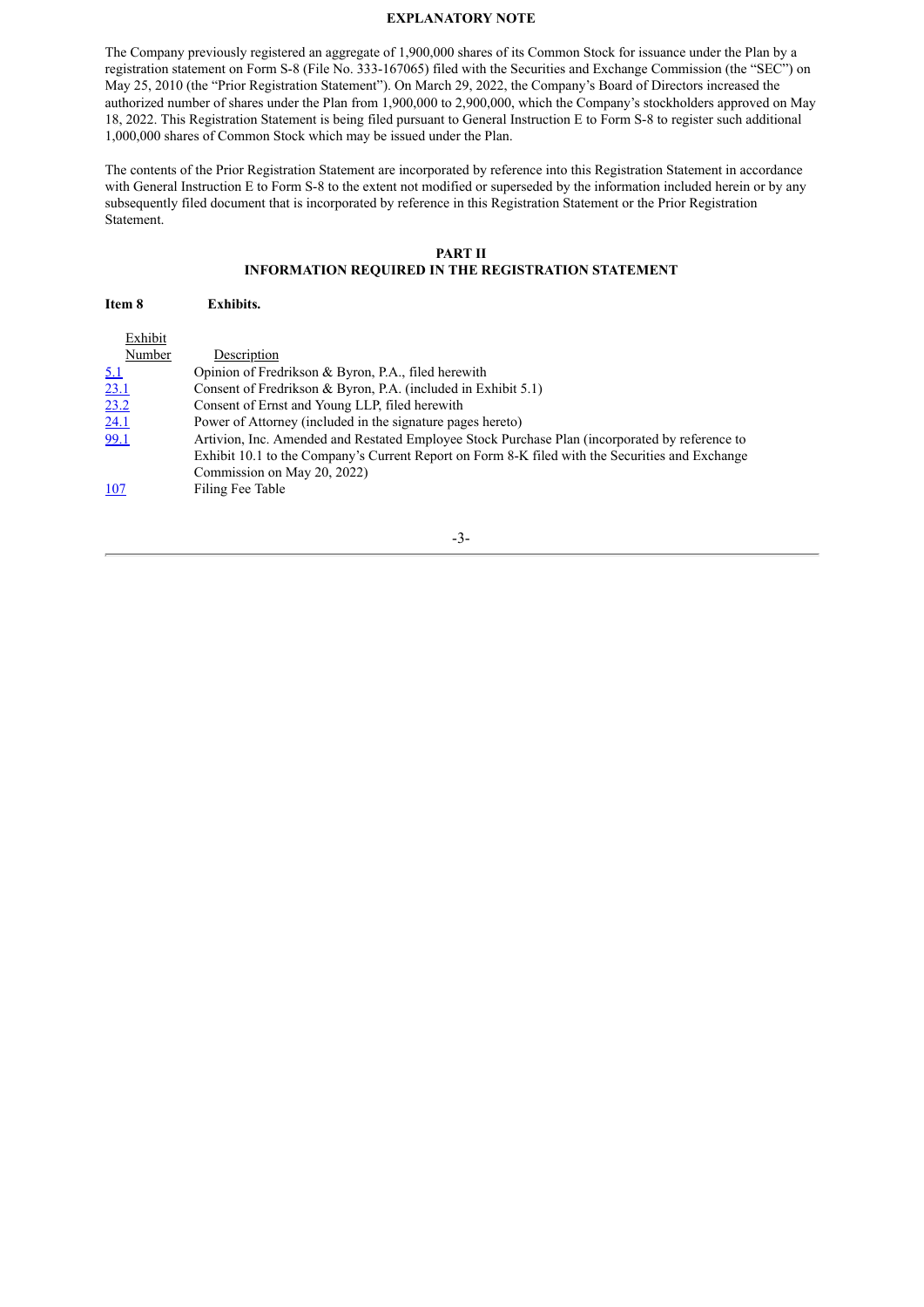# **SIGNATURES**

Pursuant to the requirements of the Securities Exchange Act of 1934, the registrant certifies that it has reasonable grounds to believe that it meets all of the requirements for filing on Form S-8 and has duly caused this Registration Statement to be signed on its behalf by the undersigned, thereunto duly authorized, in the City of Kennesaw, State of Georgia, on May 23, 2022.

ARTIVION, INC.

| By:    | /s/ D. Ashley Lee                   |
|--------|-------------------------------------|
| Name:  | D. Ashley Lee                       |
| Title: | <b>Executive Vice President and</b> |
|        | Chief Financial Officer             |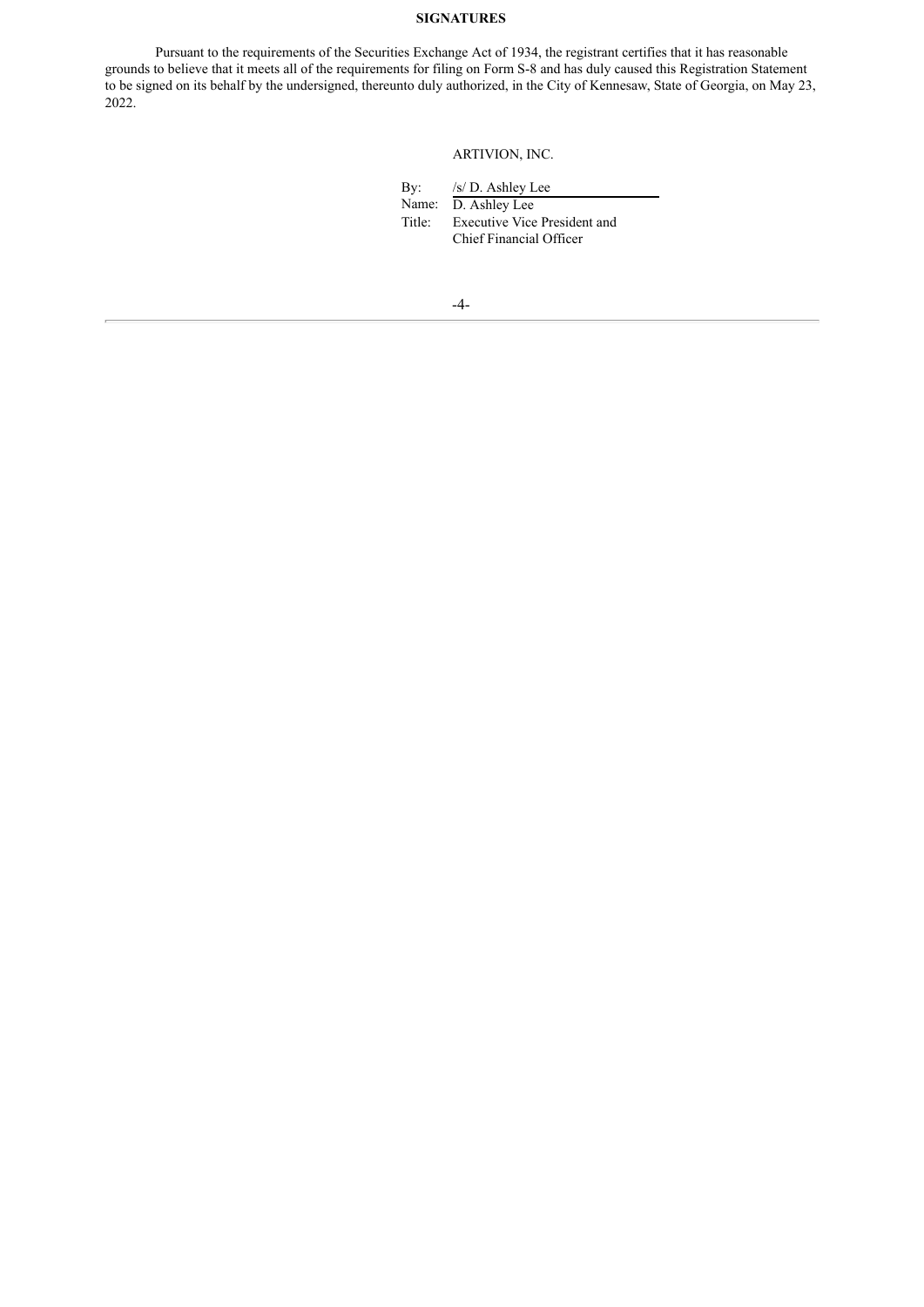#### <span id="page-4-0"></span>**POWER OF ATTORNEY**

KNOW ALL PERSONS BY THESE PRESENTS, that each person whose signature appears below, hereby constitutes and appoints J. Patrick Mackin and D. Ashley Lee, and each acting alone, his or her true and lawful attorneys-in-fact and agents, with full power of resubstitution and substitution, for him or her and in his or her name, place and stead, in any and all capacities, to sign any or all amendments or supplements to this Registration Statement and to file the same with all exhibits thereto and other documents in connection therewith, with the Securities and Exchange Commission, granting unto said attorneys-in-fact and agents full power and authority to do and perform each and every act and thing necessary or appropriate to be done with respect to this Registration Statement or any amendments or supplements hereto in and about the premises, as fully to all intents and purposes as he or she might or could do in person, hereby ratifying and confirming all that said attorneys-in-fact and agents, each acting alone, or his or her substitute or substitutes, may lawfully do or cause to be done by virtue hereof.

Pursuant to the requirements of the Securities Act of 1933, as amended, this Registration Statement has been signed by the following persons in their respective capacities with Artivion, Inc. and on the dates indicated.

| Name                                         | <b>Title</b>                                                                                                   | Date         |  |  |
|----------------------------------------------|----------------------------------------------------------------------------------------------------------------|--------------|--|--|
| /s/ J. Patrick Mackin<br>J. Patrick Mackin   | Chairman of the Board,<br>Chief Executive Officer,<br>President, and Director<br>(Principal Executive Officer) | May 23, 2022 |  |  |
| /s/ D. Ashley Lee<br>D. Ashley Lee           | <b>Executive Vice President and</b><br>Chief Financial Officer<br>(Principal Financial Officer)                | May 23, 2022 |  |  |
| /s/ Amy D. Horton<br>Amy D. Horton           | Vice President, Chief Accounting Officer<br>(Principal Accounting Officer)                                     | May 23, 2022 |  |  |
| /s/ Thomas F. Ackerman<br>Thomas F. Ackerman | Director                                                                                                       | May 23, 2022 |  |  |
| /s/ Daniel J. Bevevino<br>Daniel J. Bevevino | Director                                                                                                       | May 23, 2022 |  |  |
| /s/ Marna P. Borgstrom<br>Marna P. Borgstrom | Director                                                                                                       | May 23, 2022 |  |  |
| /s/ James W. Bullock<br>James W. Bullock     | Director                                                                                                       | May 23, 2022 |  |  |
| /s/ Jeffrey H. Burbank<br>Jeffrey H. Burbank | Director                                                                                                       | May 23, 2022 |  |  |
| /s/ Jon W. Salveson<br>Jon W. Salveson       | Director                                                                                                       | May 23, 2022 |  |  |
| /s/ Anthony B. Semedo<br>Anthony B. Semedo   | Director                                                                                                       | May 23, 2022 |  |  |

-5-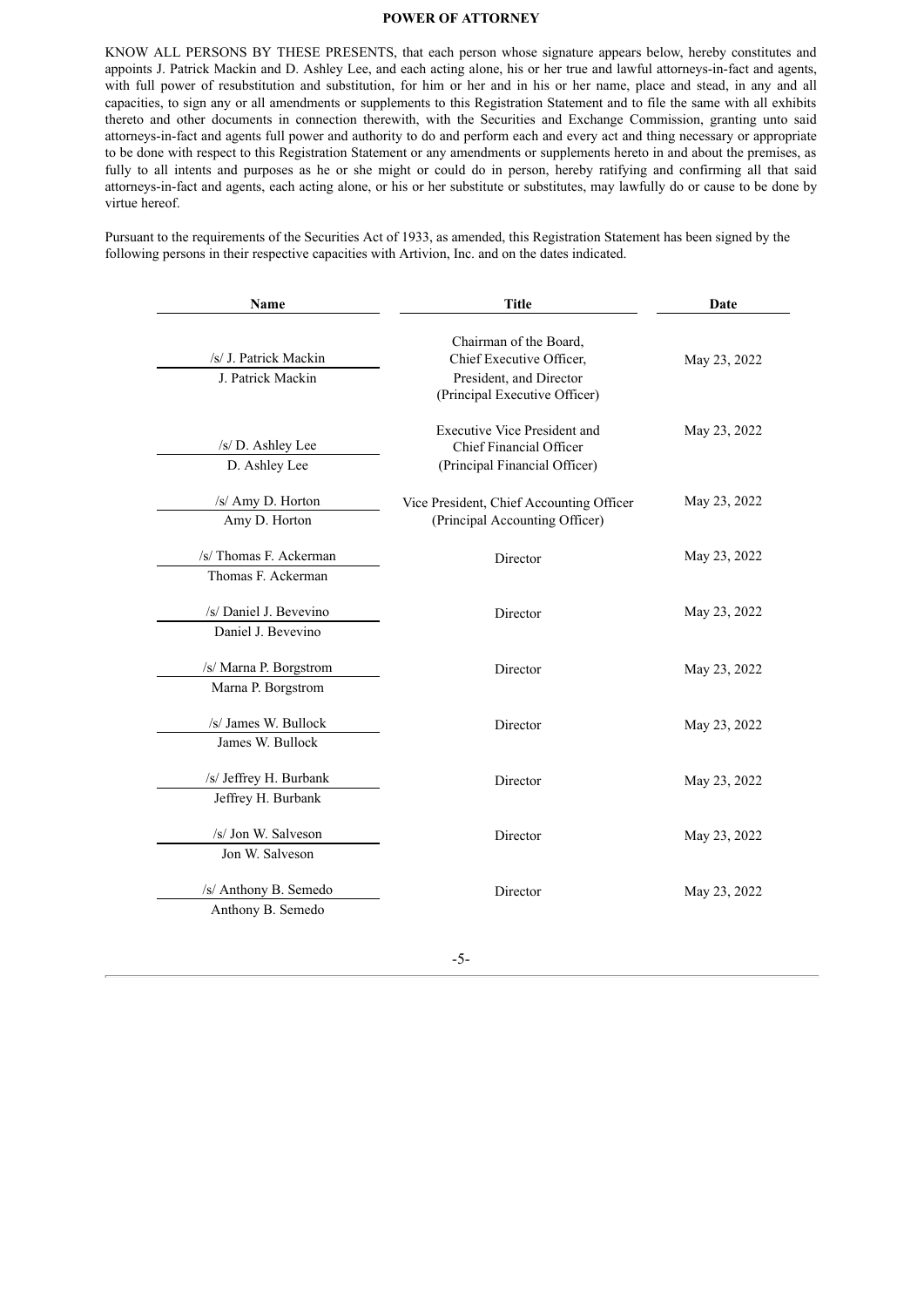**FREDRIKSON & BYRON, P.A.**

200 South Sixth Street, Suite 4000 Minneapolis, Minnesota 55402 Telephone: (612) 492-7000 Facsimile: (612) 492-7077

<span id="page-5-0"></span>May 23, 2022

Artivion, Inc. 1655 Roberts Boulevard, N.W. Kennesaw, Georgia 30144

Re: Registration Statement on Form S-8

Ladies and Gentlemen:

We are acting as corporate counsel to Artivion, Inc. (the "**Company**") in connection with the filing by the Company of a Registration Statement on Form S-8 (the "**Registration Statement**") under the Securities Act of 1933, as amended (the "**Act**"), to register 1,000,000 additional shares (plus any additional shares as described in footnote (1) to the Calculation of Registration Fee table) of Common Stock, par value \$0.01, of the Company, which we have been advised by the Company may be issued from time to time pursuant to the Artivion, Inc. Amended and Restated Employee Stock Purchase Plan (the "**Plan**"). All such shares of Common Stock to be issued pursuant to the Plan are referred to herein as the "**Shares**."

In acting as such counsel and for the purpose of rendering this opinion, we have reviewed copies of the following, as presented, and represented as being such, to us by the Company: (i) the Company's Certificate of Incorporation, as amended; (ii) the Company's Amended and Restated Bylaws; (iii) certain corporate resolutions adopted by the Board of Directors and stockholders of the Company pertaining to approval of the Plan; (iv) the Plan; and (v) the Registration Statement. In our examination, we have assumed the genuineness of all signatures, the authenticity of all documents submitted to us as originals and the conformity with the original of all documents submitted to us as copies thereof.

Based on, and subject to, the foregoing and upon representations and information provided by the Company or its officers or directors or by public officials or their staffs, it is our opinion as of this date that, upon issuance and delivery of the Shares against receipt by the Company of the consideration for the Shares pursuant to the terms of the Plan, the Shares will be validly issued, fully paid and nonassessable. This opinion is limited to the Delaware General Corporation Law.

We hereby consent to the filing of this opinion as an exhibit to the Registration Statement. In giving such consent, we do not hereby admit that we are in the category of persons whose consent is required under Section 7 of the Securities Act of 1933, as amended, or the rules and regulations of the Securities and Exchange Commission.

Very truly yours,

Fredrikson & Byron, P.A.

By: /s/ Andrew M. Nick Andrew M. Nick *Vice President*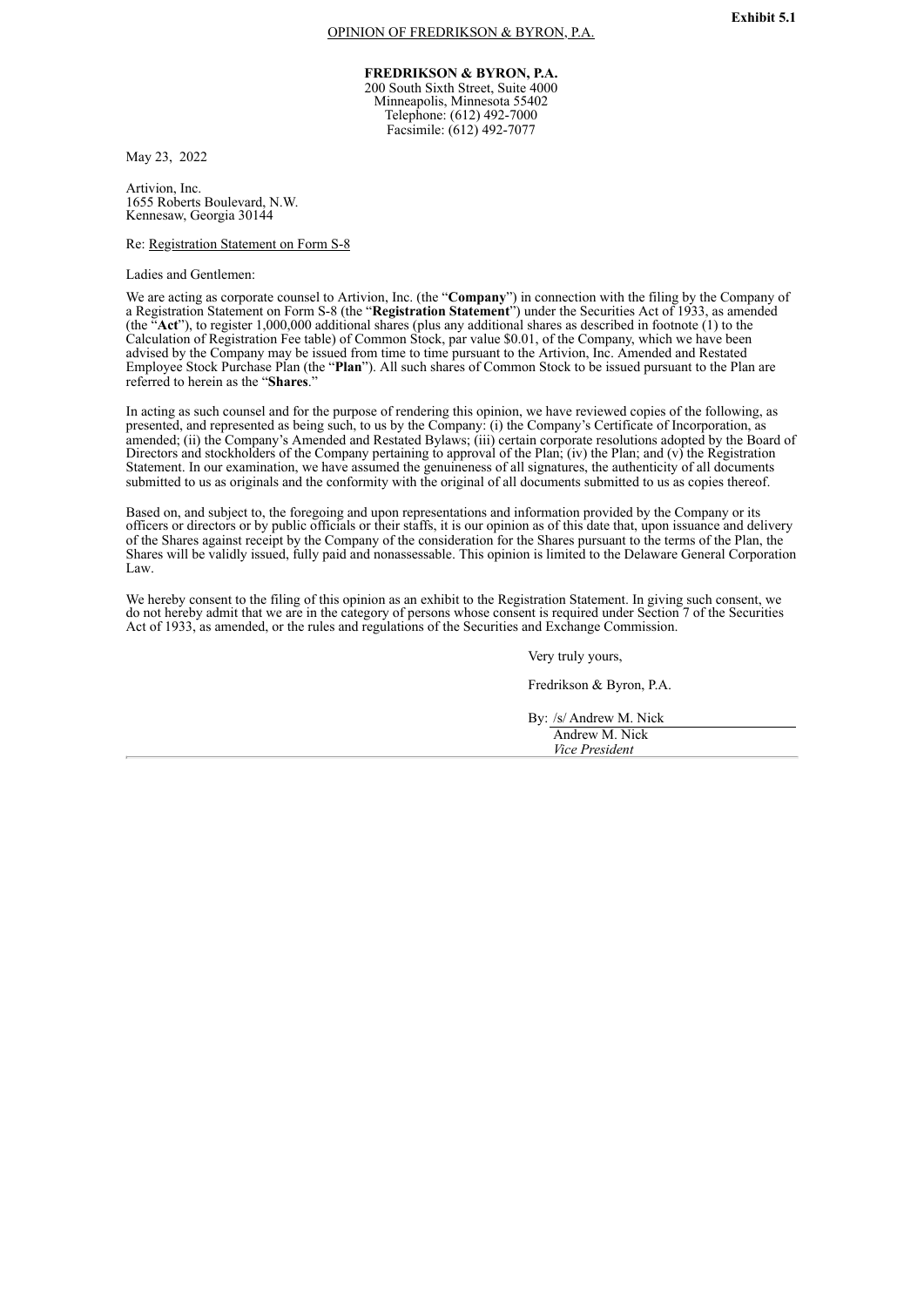#### **Calculation of Filing Fee Tables**

#### **FORM S-8**

(Form Type)

**ARTIVION, INC.**

(Exact Name of Registrant as Specified in its Charter)

#### Table 1: Newly Registered Securities

<span id="page-6-0"></span>

| <b>Security</b><br>Type       | <b>Security Class Title</b>              | Fee<br>Calculation<br>Rule | Amount<br>Registered<br>(1) | Proposed<br><b>Maximum</b><br><b>Offering Price</b><br>Per Unit $(2)$ | Maximum<br>Aggregate<br><b>Offering Price</b> | <b>Fee Rate</b> | Amount of<br>Registration<br>Fee |
|-------------------------------|------------------------------------------|----------------------------|-----------------------------|-----------------------------------------------------------------------|-----------------------------------------------|-----------------|----------------------------------|
| Equity                        | Common Stock, par value \$0.01 per share | [2]                        | 1.000.000                   | \$16.91                                                               | \$16,910,000.00                               | 0.0000927       | \$1,567.56                       |
| <b>Total Offering Amounts</b> |                                          |                            |                             |                                                                       |                                               | \$1,567.56      |                                  |
| <b>Total Fee Offsets</b>      |                                          |                            |                             |                                                                       |                                               |                 |                                  |
| Net Fee Due                   |                                          |                            |                             |                                                                       |                                               | \$1,567.56      |                                  |

(1) The Registration Statement registers 1,000,000 shares of common stock, par value \$0.01 per share (the "Common Stock"), of Artivion, Inc. (the "Company") that are reserved for issuance pursuant to the Artivion, Inc. Amended and Restated Employee Stock Purchase Plan (the "Plan").

Pursuant to Rule 416(a) of the Securities Act of 1933, as amended (the "Securities Act"), this Registration Statement also covers any additional shares of the Company's Common Stock that may become issuable under the Plan by reason of any substitutions or adjustments to shares to account for any change in corporate capitalization, such as a merger, consolidation, reorganization, recapitalization, separation, partial or complete liquidation, stock dividend, stock split, reverse stock split, split up, spin-off, or other distribution of stock or property of the Company, combination, or exchange of shares of Common Stock, dividend in kind, or other like change in capital structure.

(2) Pursuant to Rules 457(c) and 457(h) of the Securities Act, the Proposed Maximum Offering Price is estimated solely for the purpose of calculating the registration fee and is based on the average of the high and low market prices for the Common Stock reported on the New York Stock Exchange on May 16, 2022 (\$16.91).